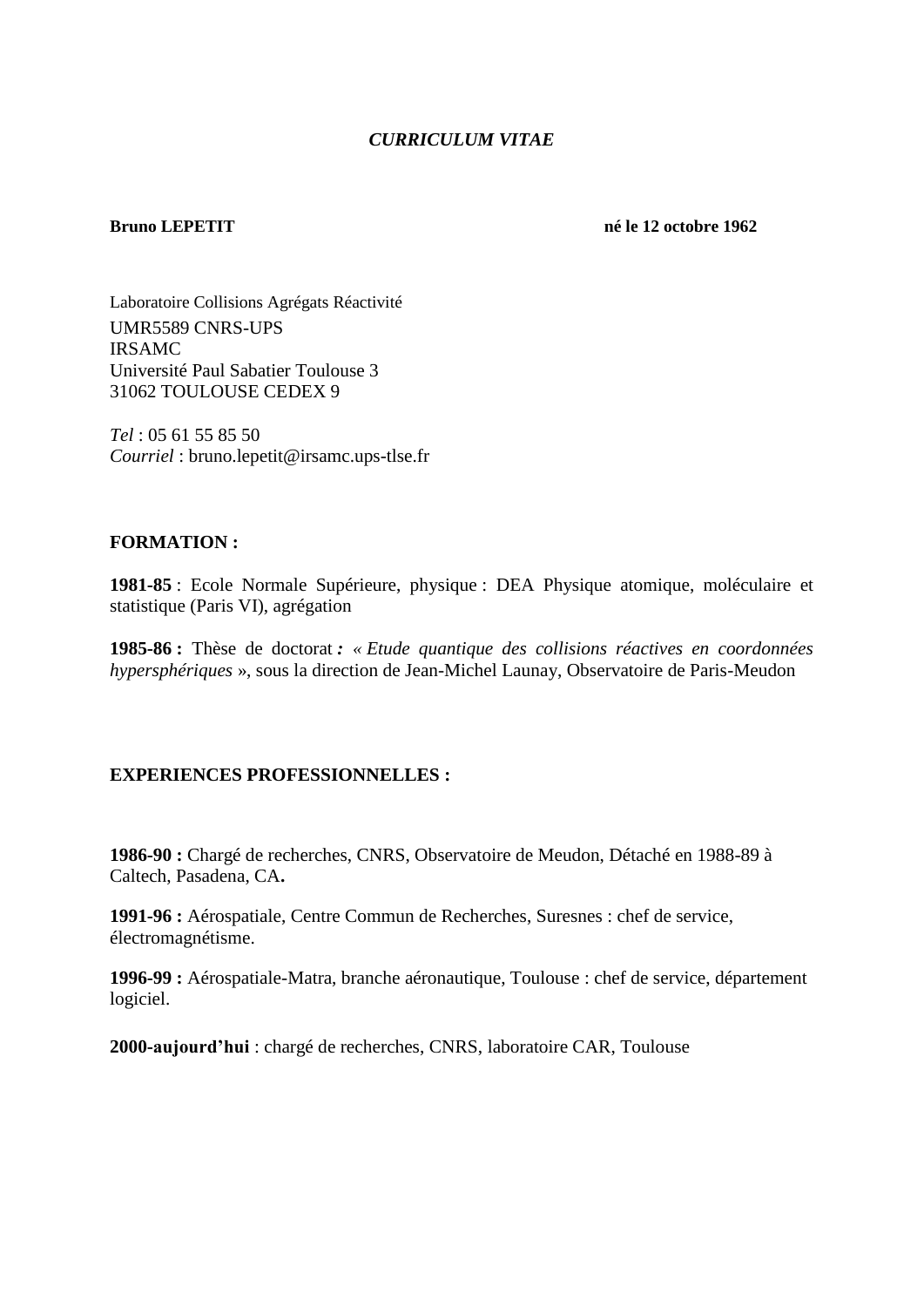# **ARTICLES DANS DES ACTES DE CONGRES**

### 1. **« Traitement quantique des transitions électroniques dans les collisions réactives colinéaires : applications aux réactions F+H<sup>2</sup> et Cs+H<sup>2</sup> »**

11<sup>ème</sup> colloque sur la physique des collisions atomiques et électroniques, 18-20 juin 1986, Metz, p56.

#### **2. « Etude théorique du couplage entre un champ externe et un avion »**

I. Brugeas, P. Bonamour, B. Lepetit, A. Reinex, B. Jecko

6<sup>éme</sup> Colloque international et exposition sur la Compatibilité Electromagnétique,

2-4 juin 1992, Lyon

#### **3. « Theoretical study of the coupling of an external field with an aircraft »**

I. Brugeas, P. Bonamour, B. Lepetit, A. Reinex, Actes du congrès international EMC 93, Zurich, p 297.

## **4. « Application of the finite element method in the frequency domain to the simulation of lightning effects »**

P. Bonamour, P. Gondot, B. Lepetit 16<sup>th</sup> International Aerospace and ground conference on lightning and static electricity May 24-27 1994, Mannheim

## **5. « Experimental simulations of lightning impacts on aeronautical structural materials »**

F. Uhlig, P. Gondot, B. Lepetit 23<sup>rd</sup> International conference on Lightning protection (ICLP) 23-27eptember 1996, Firenze.

#### **6. « Lightning protection of aeronautical structural materials »**

B. Lepetit, P. Gondot, A. Bisiaev, H. Sobolevskaia 23<sup>rd</sup> International conference on Lightning protection (ICLP) 23-27eptember 1996, Firenze.

# **7. « Méthode de simulation expérimentale de l'interaction foudre-aéronef »**

JP. Avenet, P. Gondot, B. Lepetit

7<sup>ème</sup> Colloque international sur la compatibilité électromagnétique

2, 3 et 4 mars 1994, Toulouse.

## **8. « Etude de la réponse électromagnétique d'un avion : apport d'une modélisation théorique »**

V. Robin, P. Bonamour, B. Lepetit

7<sup>ème</sup> Colloque international sur la compatibilité électromagnétique

2, 3 et 4 mars 1994, Toulouse.

# **9. « Mesure d'efficacité de blindage de joints conducteurs, tenue au vieillissement en brouillard salin »**

L. Dreux, P. Bonamour, B. Lepetit

7<sup>ème</sup> Colloque international sur la compatibilité électromagnétique

2, 3 et 4 mars 1994, Toulouse.

## **10. « Modélisation des couplages sur les réseaux électriques à l'aide de SPICE »**

L. Dreux, G. Akoun, B. Lepetit 8<sup>ème</sup> Colloque international sur la compatibilité électromagnétique Septembre 1996, Lille

## **11. « Méthode de calcul du champ TEM dans une cellule TEM/GTEM »**

G. Akoun, L. Dreux, B. Lepetit 8<sup>ème</sup> Colloque international sur la compatibilité électromagnétique Septembre 1996, Lille

## **12. « Couplages d'antennes avec un hélicoptère »**

P.N. Gineste, M. Sternberg, B. Lepetit 8<sup>ème</sup> Colloque international sur la compatibilité électromagnétique Septembre 1996, Lille

#### **13. « Analyse du risque d'interférence entre les appareils électroniques personnels et les systèmes d'un avion civil »**

F. Flourens, J. Cammas, M. Sternberg, B. Lepetit 8<sup>ème</sup> Colloque international sur la compatibilité électromagnétique Septembre 1996, Lille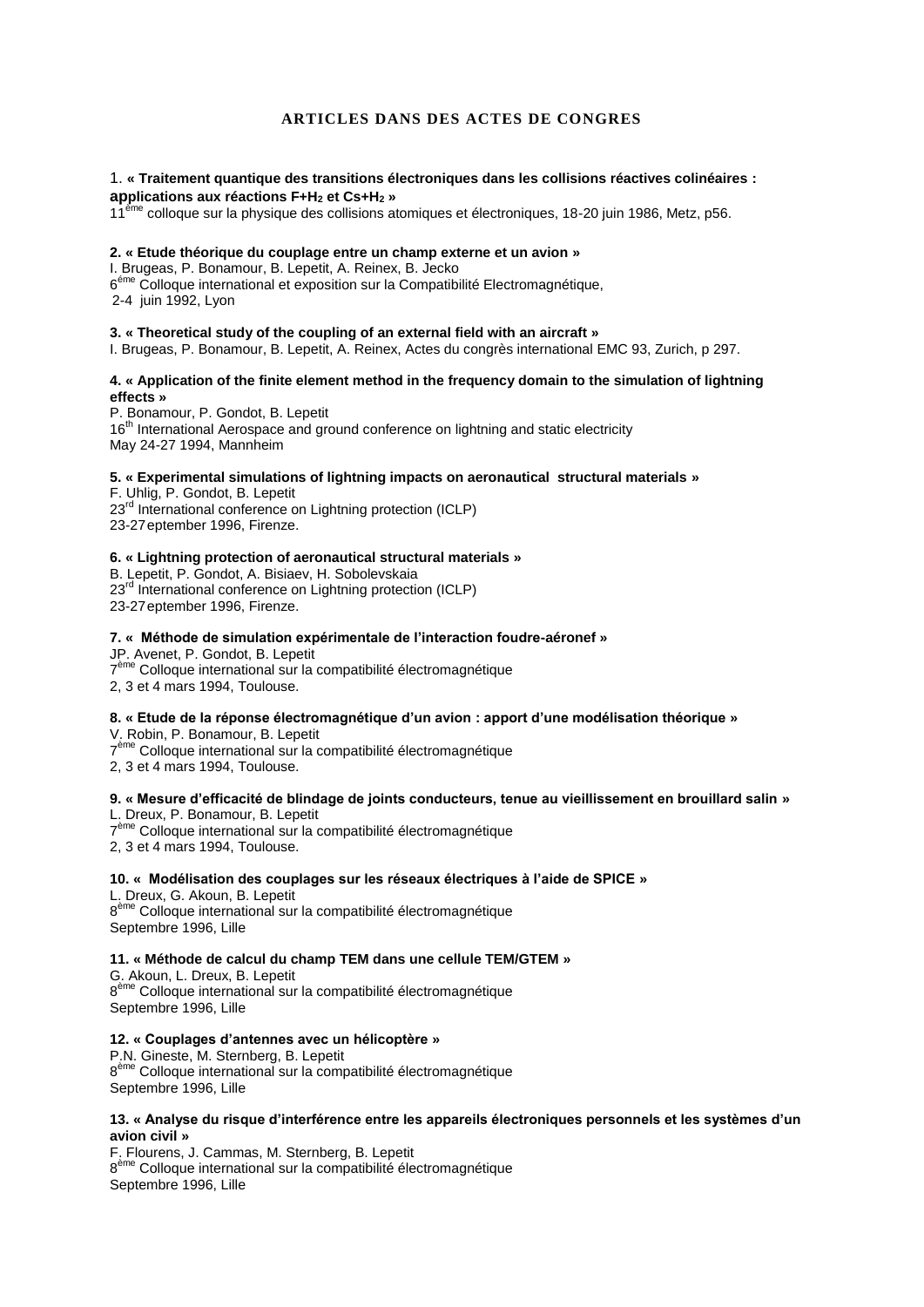#### **14. "Understanding of sparking phenomenon in CFRP assemblies"**

I. Revel\*, G. Peres, B. Lepetit, L. Andrivet, F. Flourens International Conference on Lightning and Static Electricity 2009, Pittsfield, MA, USA

# **15. In-strike dynamical measurements of contact resistances**

B. Lepetit, I. Revel, G. Peres, L. Andrivet, F. Flourens International Conference on Lightning Protections, 2010, Cagliari, Italy

# **16. Calculation of the pressure build-up around a fastener due to sparking**

P. Teulet, T. Billoux, Y. Cressault, A. Gleizes, I. Revel, B. Lepetit, Gilles Peres International Conference on Lightning and Static Electricity, 2011, Oxford, UK

## **17. Thermo-mechanical effects induced by lightning on carbon fiber composite materials**

B. Lepetit, C. Escure, S. Guinard, Y. Duval, I. Revel, G. Peres International Conference on Lightning and Static Electricity, 2011, Oxford, UK

**18. Dynamic electrical behaviour of a composite material during a short circuit** A. Piche, D. Andissac, I. Revel, B. Lepetit

EMC Europe 2011, EMC Europe 201126-30 September, York, UK

**19. Analysis of composite panel damages due to a lightning strike : mechanical effects.** 

B. Lepetit, F. Soulas, S. Guinard, Y. Duval, I. Revel, G. Peres International Conference on Lightning and Static Electricity, 2013, Seattle, USA

**20. Design of mechanical impact tests equivalent to lightning strikes**  F.Soulas, C. Espinosa, F. Lachaud, Y. Duval, S. Guinard, B. Lepetit, I. Revel European Conference on Composite Materials (ECCM16), Seville, Spain,June 2014

# **ARTICLES DANS DES JOURNAUX A COMITE DE LECTURE**

# **1. « Isotopic effects in the collinear reactive FHH system »**

B. Lepetit, J.M. Launay, M. Le Dourneuf, J. Phys. B19 (1986) 2779-2792

**2. « Quantum Mechanical study of electronically non-adiabatic colinear reactions. I. Hyperspherical description of the electronuclear dynamics »**

B. Lepetit, J.M. Launay, M. Le Dourneuf, Chem. Phys. 106 (1986) 103-110

**3. « Quantum Mechanical study of electronically non-adiabatic colinear reactions. II. Influence of spinorbit transitions on the F+HH reaction»**

B. Lepetit, J.M. Launay, M. Le Dourneuf, Chem. Phys. 106 (1986) 111-122

**4. « Quantum dynamics of the colinear reactive CsHH system »**

B. Lepetit, J.M. Launay, M. Le Dourneuf, Chem. Phys. Lett. 135 (1987) 377-380

**5. « Quantum Mechanical study of electronically non-adiabatic colinear reactions. III. Influence of vibrational and electronic excitations on the Cs+HH CsH+H reaction »**

B. Lepetit, J.M. Launay, M. Le Dourneuf, F.X. Gadéa, Chem. Phys. 117 (1987) 17-28

6. « Three Dimensional quantum study of the reaction  $H + FH(vj) \rightarrow HF(vj')$  +H in hyperspherical **coordinates»**

J.M. Launay, B. Lepetit, Chem. Phys. Lett. 144 (1988) 346-352

7. **« Quantum study of the reaction H+FH(vi)**  $\rightarrow$  **HF(v<sup>'</sup>i') +H : exact and centrifugal decoupling calculations in hyperspherical coordinates »** B. Lepetit, J.M. Launay, Chem. Phys. Lett. 151 (1988) 287-295

**8. « Quantum study of the reaction Cs+HH CsH+H in the rotating linear model »**

B. Lepetit, J.M. Launay, M. Le Dourneuf, Chem. Phys. 134 (1989) 93-101

**9. « Calculation of bound rovibrational states of the electronically excited state of the H<sup>3</sup> system »** B. Lepetit, Z. Peng, A. Kupperman, Chem. Phys. Lett. 166 (1990) 572

**10. « Numerical study of the geometric phase in the H+H<sup>2</sup> reaction »**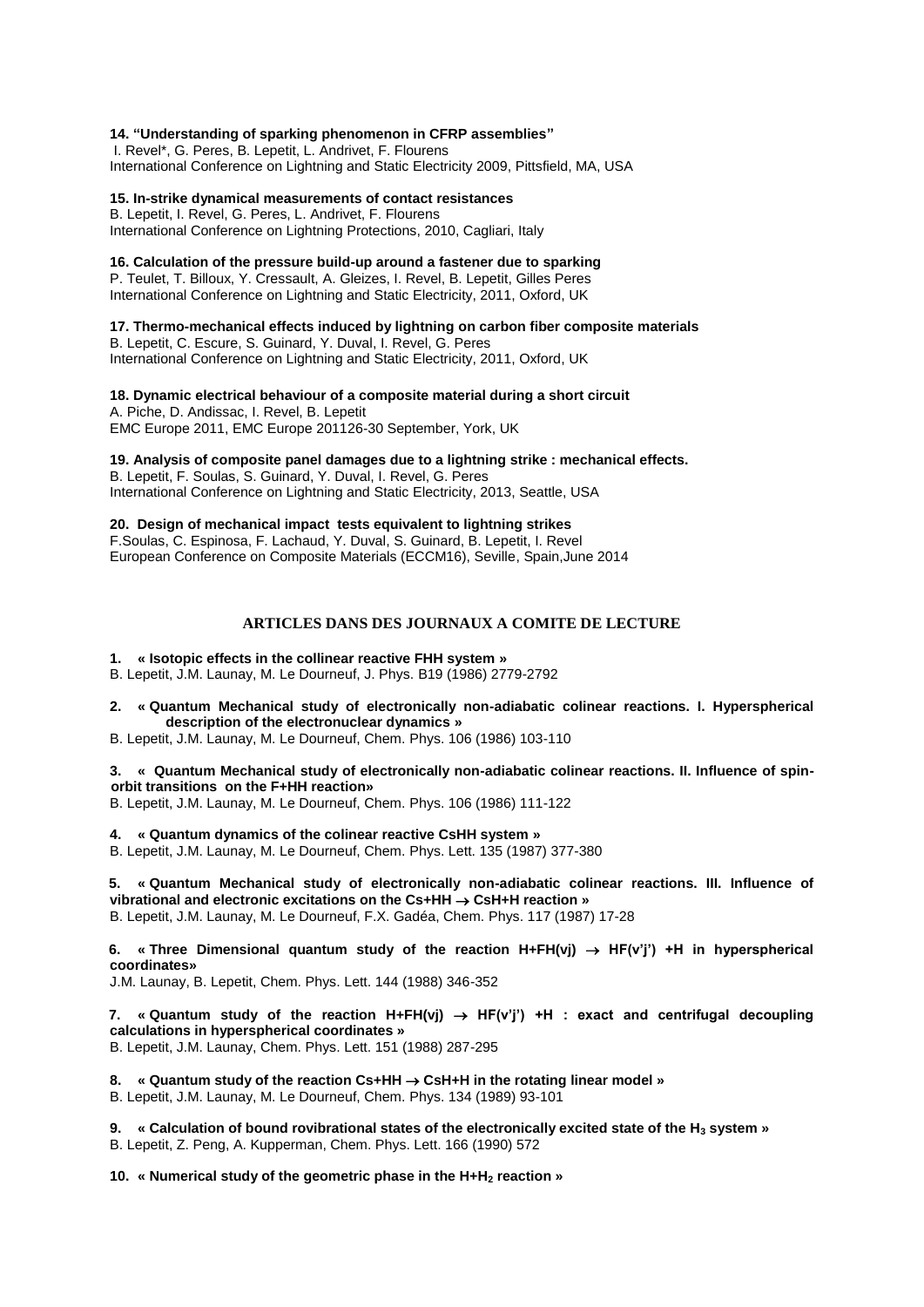B. Lepetit, A. Kupperman, Chem. Phys. Lett. 166 (1990) 581

# **11. « Theoretical calculation of experimental observable consequences of the geometric phase on chemical reaction cross-sections »**

YS.M. Wu, A. Kuppermann, B. Lepetit, Chem. Phys. Lett. 186 (1991) 319

**12. « Quantum mechanical study of the reaction He+H<sup>2</sup> <sup>+</sup> HeH<sup>+</sup> +H with hyperspherical coordinates »** B. Lepetit, J.M. Launay, J. Chem. Phys. **95** (1991) 5159

#### **13. « ArI2(X) Ar+I2(B) photodissociation : comparison between linear and T-shaped isomers dynamics"**  O. Roncero, B. Lepetit, J.A.. Beswick, N. Halberstadt, A.A. Buchachenko, J. Chem. Phys. **115** (2001) 6961

# **14. « Electronic and vibrational predissociation in ArI<sup>2</sup> photodissociation dynamics"**

B. Lepetit, O. Roncero, A.A. Buchachenko, N. Halberstadt, J. Chem. Phys. **116** (2002) 8367

#### **15. "State to state ArHBr photodissociation dynamics"**

B. Lepetit, D. Lemoine, J. Chem. Phys. 117 (2002) 8676

# **16. « Ar…I<sup>2</sup> : a model system for complex dynamics"** ,

A. Buchachenko, N. Halberstadt, B. Lepetit, O. Roncero, Int. Rev. Phys. Chem. 22 (2003) 153-202

#### **17. « Calculation of muon transfer from muonic hydrogen to atomic oxygen",**

A. Dupays, B. Lepetit, J.A. Beswick, C. Rizzo, D. Bakalov, ", Phys. Rev. A 67 (2003) 062505-1 – 062505-6

#### **18. « Proton Zemach radius from measurement of the hyperfine splitting of hydrogen and muonic hydrogen"**

A. Dupays, J.A. Beswick, B. Lepetit, C. Rizzo, D. Bakalov, Phys. Rev. A 68 (2003) 052503-1 - 052503-5

#### **19. « Hyperspherical elliptic coordinates treatment of muon transfer from muonic hydrogen to atomic oxygen"**

A. Dupays, J.A. Beswick, B. Lepetit, C. Rizzo, D. Bakalov, Phys. Rev. A 68 (2003) 062506-1 – 062506-5

# **20. « Non-zero total angular momentum three-body dynamics using hyperspherical elliptic coordinates. Application to muon transfer from muonic hydrogen to atomic oxygen and neon"**

A. Dupays, B. Lepetit, J.A. Beswick, C. Rizzo, D. Bakalov Phys. Rev. A 69 (2004) 062501-1 – 062501-8

#### **21. «Collision quenching of antiprotonic helium atoms in gaseous helium"**

B.D. Obreshkov, D. Bakalov, B. Lepetit, K. Szalewicz, Phys. Rev. A 69 (2004) 042701-1 – 042701-6

#### **22. « Competition between adiabatic and non adiabatic fragmentation pathways in the unimolecular decay of ArI2(B) van der Waals complex"**

O. Roncero, A.A. Buchachenko, B. Lepetit, , J. Chem. Phys. 122 (2005) 034303-1 – 03430303-12

## **23. «Quantum studies of H atom trapping on a graphite surface",**

X. Sha, B. Jackson, D. Lemoine, B. Lepetit, J. Chem. Phys. 122 (2005) 014709-1 – 014709-8

# **24. "Numerical generation of hyperspherical harmonics for tetra-atomic systems",**

B. Lepetit, D. Wang, A. Kuppermann, J. Chem. Phys. 125 (2006) 133505

# **25. "Resonances in muon transfer from muonic hydrogen to oxygen and neon"**

T.V. Tscherbul, B. Lepetit, A. Dupays, Few Body Systems 38 (2006) 193

# **26. "Ab-initio predissociation dynamics of He-I2(B) complex",**

A. Valdes, R. Prosmiti, P. Villareal, G. Delgado-Barrio, D. Lemoine, B. Lepetit, J. Chem. Phys. 126 (2007) 244314

**27 "Geometric phase effect in H<sup>3</sup> predissociation",**

B. Lepetit, R. Abrol, A. Kuppermann, Phys. Rev. A **76**, 040702 (2007)

## **28. "Calculation of argon trimer rovibrational spectrum",**

F. Karlicky, B. Lepetit, R. Kalus and F.X. Gadea, J. Chem. Phys. 126, 174305 (2007)

# **29. "Modeling od He<sup>N</sup> + clusters. II. Calculation of He<sup>3</sup> + vibrational spectrum",**

F. Karlicky, B. Lepetit, R. Kalus, I. Paidarova, F.X. Gadéa, J. Chem. Phys., 128, 124303 (2008)

**30. "The H3+ rovibrational spectrum revisited with a global potential energy surface"**

L. Velilla, B. Lepetit, A. Aguado, J.A. Beswick, M. Paniagua, J. Chem. Phys. 129, 084307 (2008)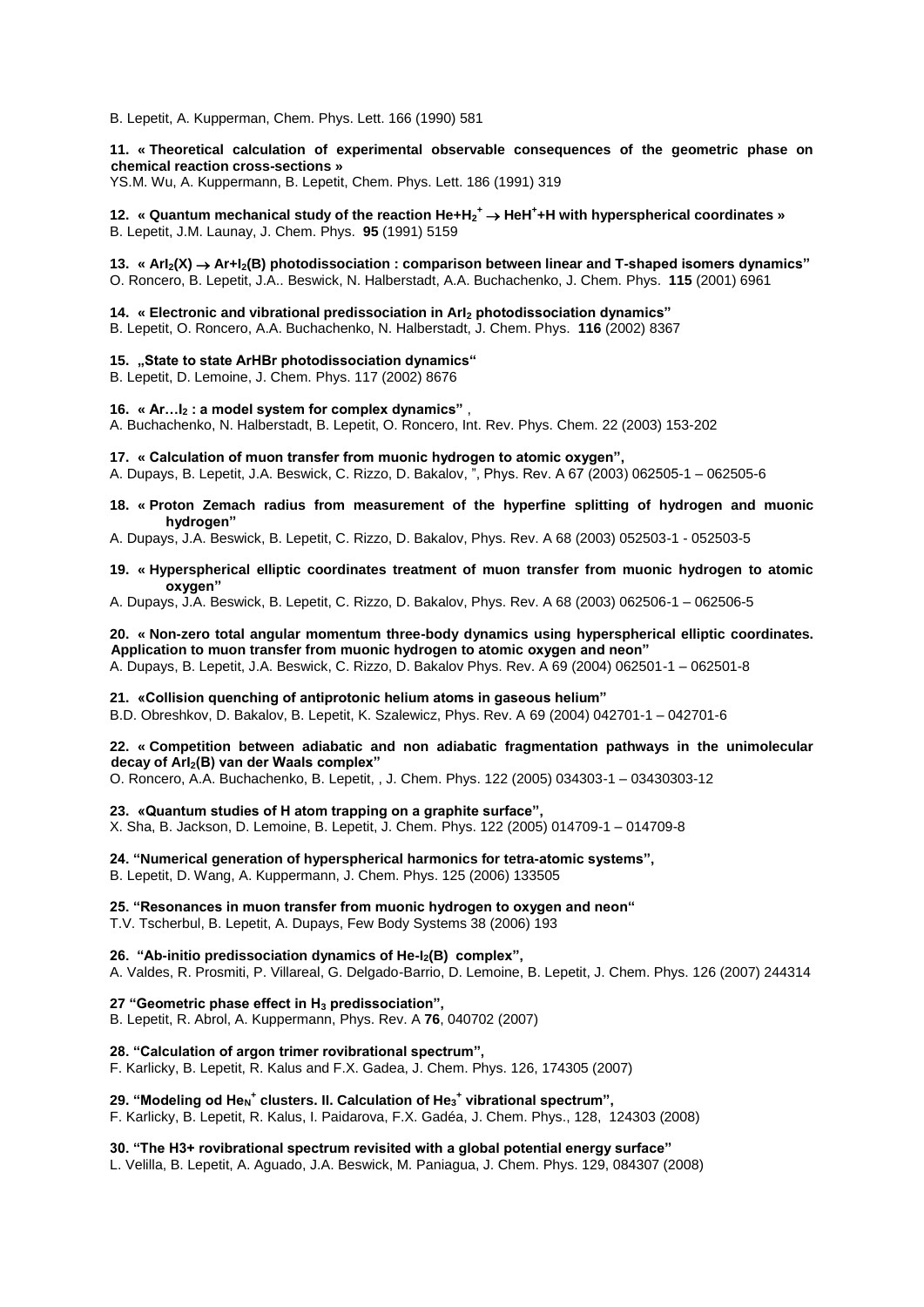## **31. "Ab initio study of methyl-bromide photodissociation in the A band"**

C. Escure, T. Leininger, B. Lepetit, J. Chem. Phys., **130**, 244305 (2009)

# **32. "Ab initio study of valence and Rydberg states of CH3Br"**

C. Escure, T. Leininger, B. Lepetit, J. Chem. Phys., **130**, 244306 (2009)

# **33. « Product vibrational distribution in CH3Br photodissociation »**

C. Escure, T. Leininger, B. Lepetit, Chem. Phys. Lett., **480**, 62 (2009)

#### **34. "The relative importance of linear and perpendicular isomers in Ar3+ photodissociation"**

F. Karlicky, B. Lepetit, R. Kalus and X. Gadéa J. Chem. Phys., **134**, 084305 (2011)

#### **35. "Sticking and desorption of hydrogen on graphite : a comparative study of different models"**  B. Lepetit, D. Lemoine and B. Jackson J. Chem. Phys., **134**, 114705 (2011)

#### **36. "Sticking of hydrogen on supported and suspended graphene at low temperature"**  B. Lepetit and B. Jackson Phys. Rev. Lett., **107,** [236102 \(2011\)](http://link.aps.org/doi/10.1103/PhysRevLett.107.236102)

# **37. "The negative ion mean free path and its possible implications"**

M. Bacal, R. McAdams and B. Lepetit AIP conf. proceedings, Second International Symposium on Negative Ions, Beams and Sources 1390, 13−21 (2011)

# **38. "Comparative study of collision cross-sections and ion transport coefficients from several He+/He interaction potentials"**

A. Chicheportiche, B. Lepetit, M. Benhenni, F.X. Gadéa and M. Yousfi, J. Phys. B: At. Mol. Phys., **46** 065201 (2013).

# **39. "Ion collision cross-sections and transport coefficients extended to intermediate energies and reduced electric fields for He2+ ions colliding with He"**

A. Chicheportiche, M. Benhenni, M. Yousfi, B. Lepetit, R. Kalus and F.X. Gadéa Phys. Rev. E **88**, 043104 (2013).

#### **40. "Photoabsorption spectrum of helium trimer cation—Theoretical modeling"**

René Kalus, František Karlický, Bruno Lepetit, Ivana Paidarová, and Florent Xavier Gadea, The Journal of Chemical Physics **139**, 204310 (2013)

#### **41. Experimental study of the reduction of field emission by gas injection in vacuum for accelerator applications**

Almaksour K.; Kirkpatrick M. J.; Dessante Ph.; Odic E.; Simonin A.; de Esch H. P. L.; Lepetit B.; Alamarguy D.; Bayle F.; Teste Ph., Phys. Rev. Special topics accelerators and beams, **17**, 103502 (2014)

# **42. Quantum modelling of hydrogen chemisorption on graphene and graphite**

Karlicky F., Lepetit B., Lemoine D., J. Chem. Phys., **140,** 124702 (2014)

#### **43. Lepetit and Jackson Reply**

Lepetit B.; Jackson B., Phys. Rev. Lett. **113**,069602 (2014)

## **44. Ab initio transport coefficients of Ar+ ions in Ar for cold plasma jet modeling**

Chicheportiche A.; Lepetit B.; Gadea F. X.; Benhenni M.; Yousfi M.; Kalus R., Phys. Rev. E, **89,** 063102 (2014).

# **45. Theoretical study of electronic excitation, ion-pair formation, and mutual neutralization in cesiumhydrogen collisions**

Belyaev A. K., Lepetit B., Gadéa F. X., Phys. Rev. A **90**, 062701 (2014)

## **46. R&D around a photoneutralizer-based NBI system (Siphore) in view of a DEMO Tokamak steady state fusion reactor**

A. Simonin & al, Nucl. Fusion **55** (2015) 123020

#### **47. Carbon adsorption on tungsten and electronic field emission**

M. Márquez-Mijares, B. Lepetit, D. Lemoine, Surf. Sci. (2015), http://dx.doi.org/10.1016/j.susc.2015.10.059